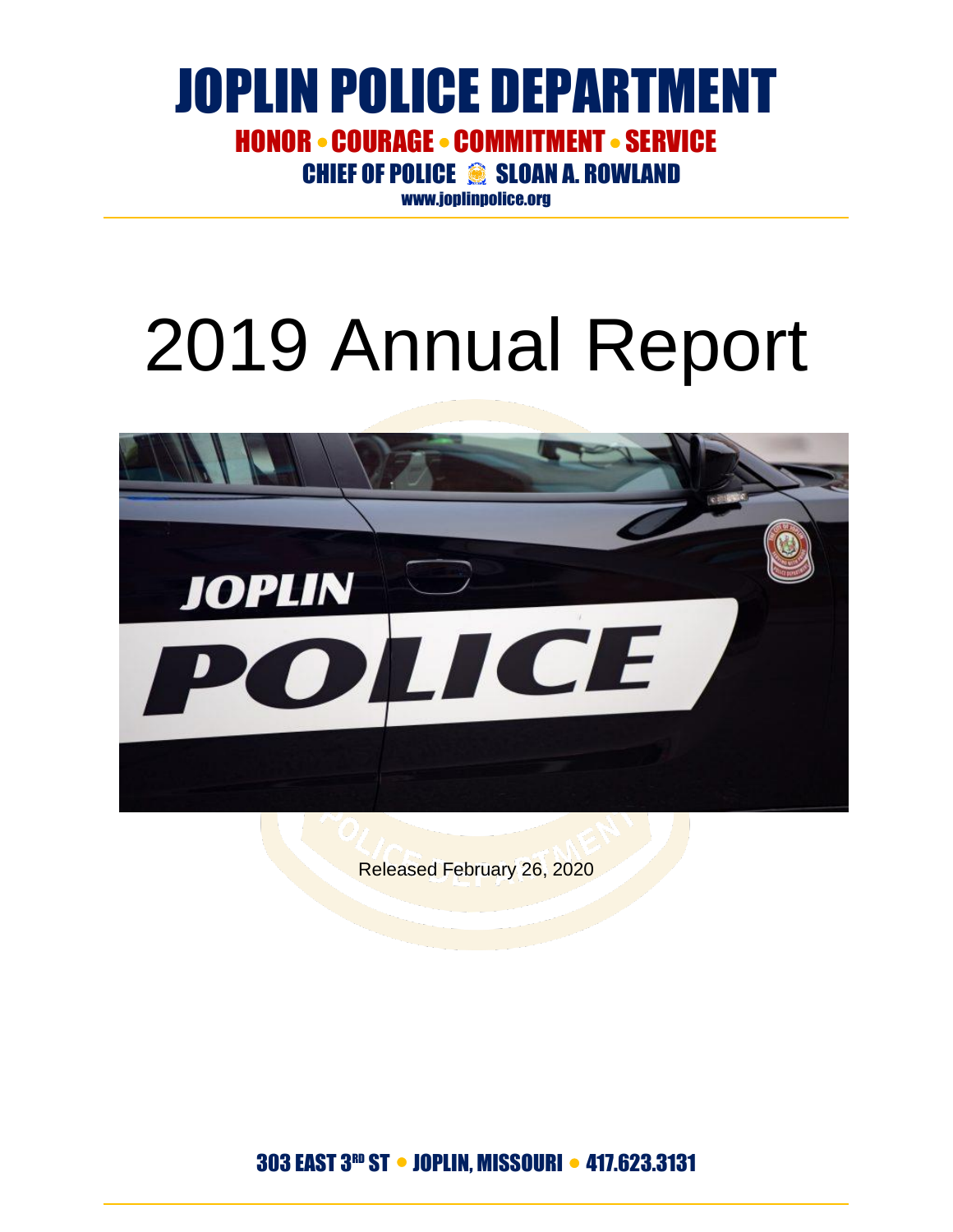**CHIEF OF POLICE S SLOAN A. ROWLAND** 

[www.joplinpolice.org](http://www.joplinpolice.org/)



#### Message from Chief Rowland

I would like to take a moment to sincerely thank the citizens of Joplin and the surrounding area who have shown support for our department in 2019. As the newly appointed Police Chief I have the awesome responsibility to lead the men and women who take great pride in their daily service to our citizens. Their professionalism continues to be a hallmark of this department.

Our department consists of more than 110 sworn and 53 non-sworn employees from the four bureaus as well as the Joplin City Jail and the Joplin Emergency Communications Center.

The Joplin Police Department is responsible for providing rapid response to emergencies, comprehensive investigations on criminal matters, traffic safety, community service, and assistance to the general public.

As you will see in the statistics provided in this report, 2019 was a very busy year for the department. Significant increases were seen in police calls for service, reports taken, selfinitiated activity, and traffic stops.

The Joplin Police Department continues to try and overcome the recruiting and retention problems that are facing law enforcement nationwide. Recent changes made to pay, retirement, and recruiting have resulted in increased applicant numbers and is slowly closing the gap of officer shortages.

Our goal as a department is to respond to the community's needs in a professional manner with a customer service mentality guiding us. We are committed to working in a collaborative effort with the community to identify, address, and resolve quality of life issues with our focus directed toward long-term resolutions.

**Sincerely** 

Sloon A. Rowland

Chief of Police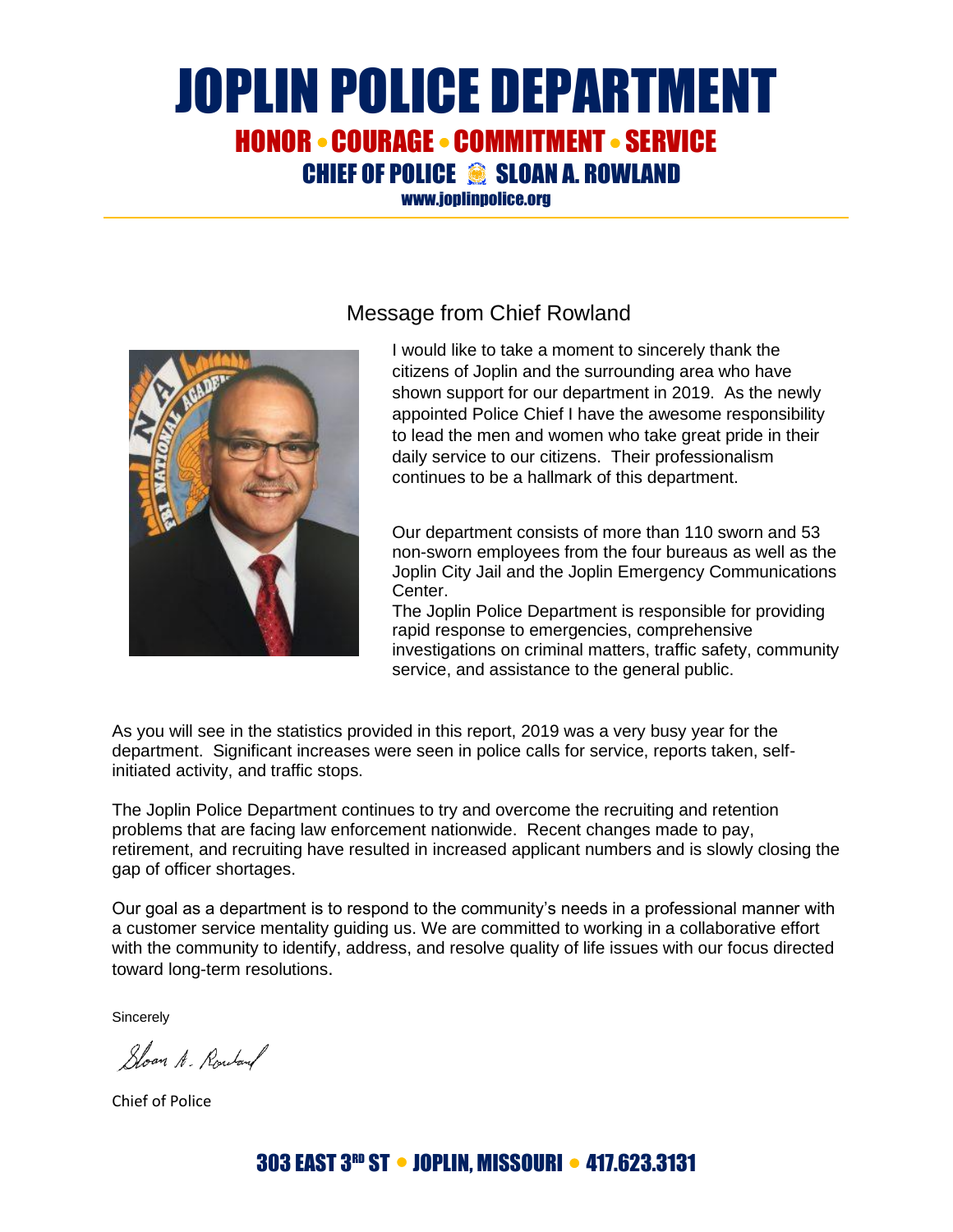### JOPLIN POLICE DEPARTMENT HONOR • COURAGE • COMMITMENT • SERVICE CHIEF OF POLICE **Search A. ROWLAND**

[www.joplinpolice.org](http://www.joplinpolice.org/)

## 2019 By the Numbers

### Calls for Service **85,918**

Reports Taken **10,939**

### Traffic Stops Conducted **13,909**

Traffic Crashes **1,973 (7 fatal)**

| <b>2019 CRIME STATISTICS</b>    |                |                |          |
|---------------------------------|----------------|----------------|----------|
|                                 | 2018           | 2019           | % Change |
| <b>ASSAULT</b>                  | 434            | 456            | $5\%$    |
| <b>DOMESTIC ASSAULT</b>         | 743            | 807            | 8%       |
| <b>UNLAWFUL USE/WEAPON</b>      | 50             | 66             | 24%      |
| <b>HOMICIDE</b>                 | $\overline{3}$ | $\overline{2}$ | $-33%$   |
| <b>SEX CRIMES</b>               | 133            | 132            | $-1\%$   |
| <b>ROBBERY</b>                  | 53             | 64             | 17%      |
| <b>TOTAL VIOLENT CRIME</b>      | 1,416          | 1,527          | 7%       |
| <b>ARSON</b>                    | 29             | 23             | $-21%$   |
| <b>BURGLARY</b>                 | 547            | 527            | $-4%$    |
| <b>LARCENY</b>                  | 1,960          | 2,136          | 8%       |
| <b>THEFT FROM VEHICLE</b>       | 632            | 734            | 14%      |
| <b>VANDALISM</b>                | 659            | 712            | 7%       |
| <b>VEHICLE THEFT</b>            | 440            | 456            | $4\%$    |
| <b>TOTAL PROPERTY CRIME</b>     | 4,267          | 4,588          | 7%       |
| <b>DUI/DWI</b>                  | 271            | 331            | 18%      |
| <b>NARCOTICS</b>                | 1229           | 1333           | 8%       |
| <b>TOTAL DRUG/ALCOHOL CRIME</b> | 1,500          | 1,664          | 10%      |
| <b>TOTAL CRIME</b>              | 7,183          | 7,779          | 8%       |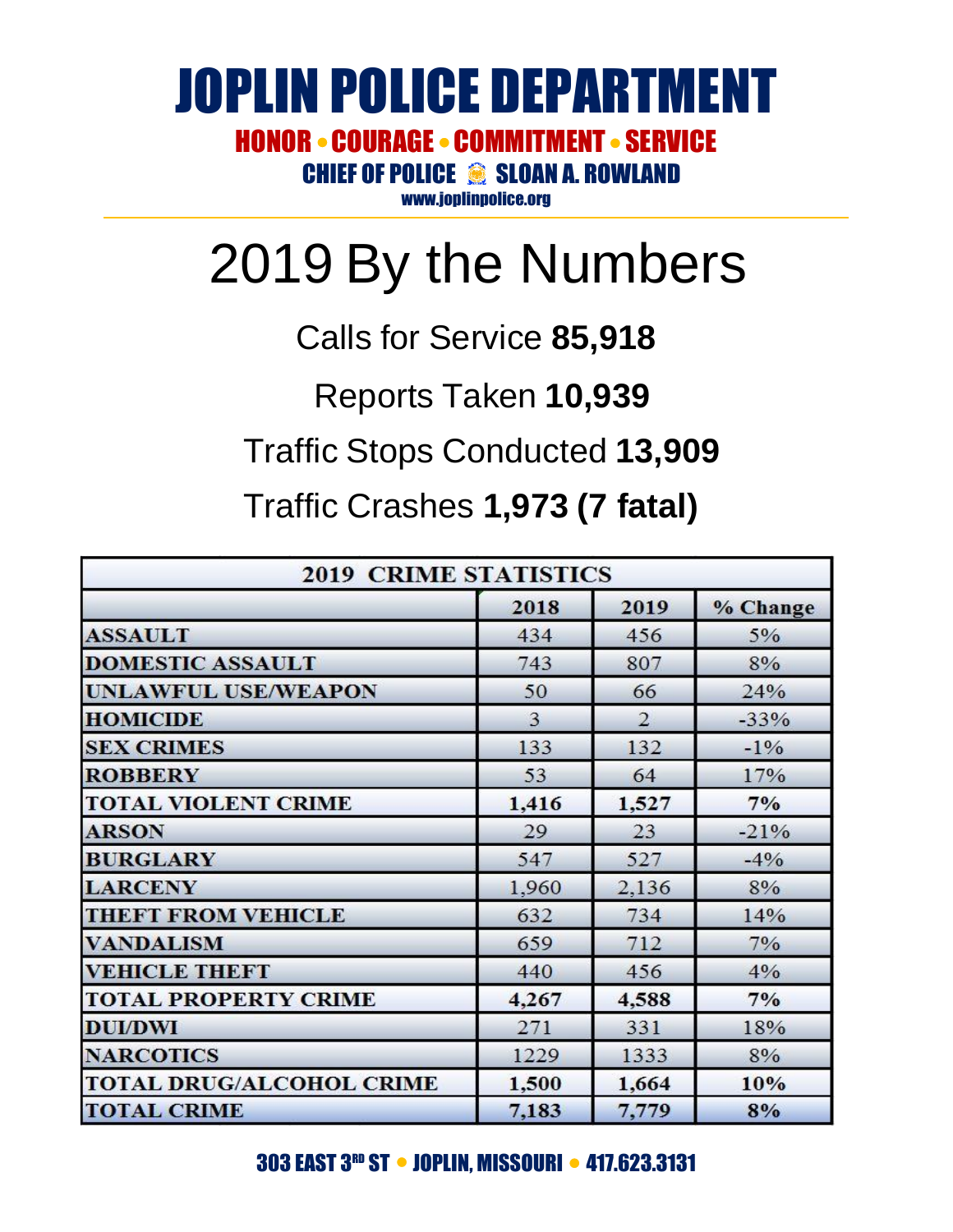CHIEF OF POLICE <sup>3</sup> SLOAN A. ROWLAND

[www.joplinpolice.org](http://www.joplinpolice.org/)

### **Uniform Operations**



The Uniform Operations Bureau is the largest bureau within the Joplin Police Department. When fully staffed the Patrol Division consists of five patrol teams, providing 24 hour police service to the citizens, businesses, and visitors within the City of Joplin. Weekly shift coverage is made up of five shifts: Days, 2 Days/2 Evenings, Evenings, 1 Evening/3 Midnights, and Midnights.

#### **K-9 Unit**

The K-9 program was established to supplement police operations by locating and apprehending criminal offenders, illegal narcotics and explosives. Because of a superior sense of smell, hearing, and potential aggressiveness, the trained law enforcement canine is a valuable supplement to law enforcement manpower.

Utilization of canines requires adherence to procedures that properly control their use of force potential and channel their specialized capabilities into legally acceptable crime prevention and control.

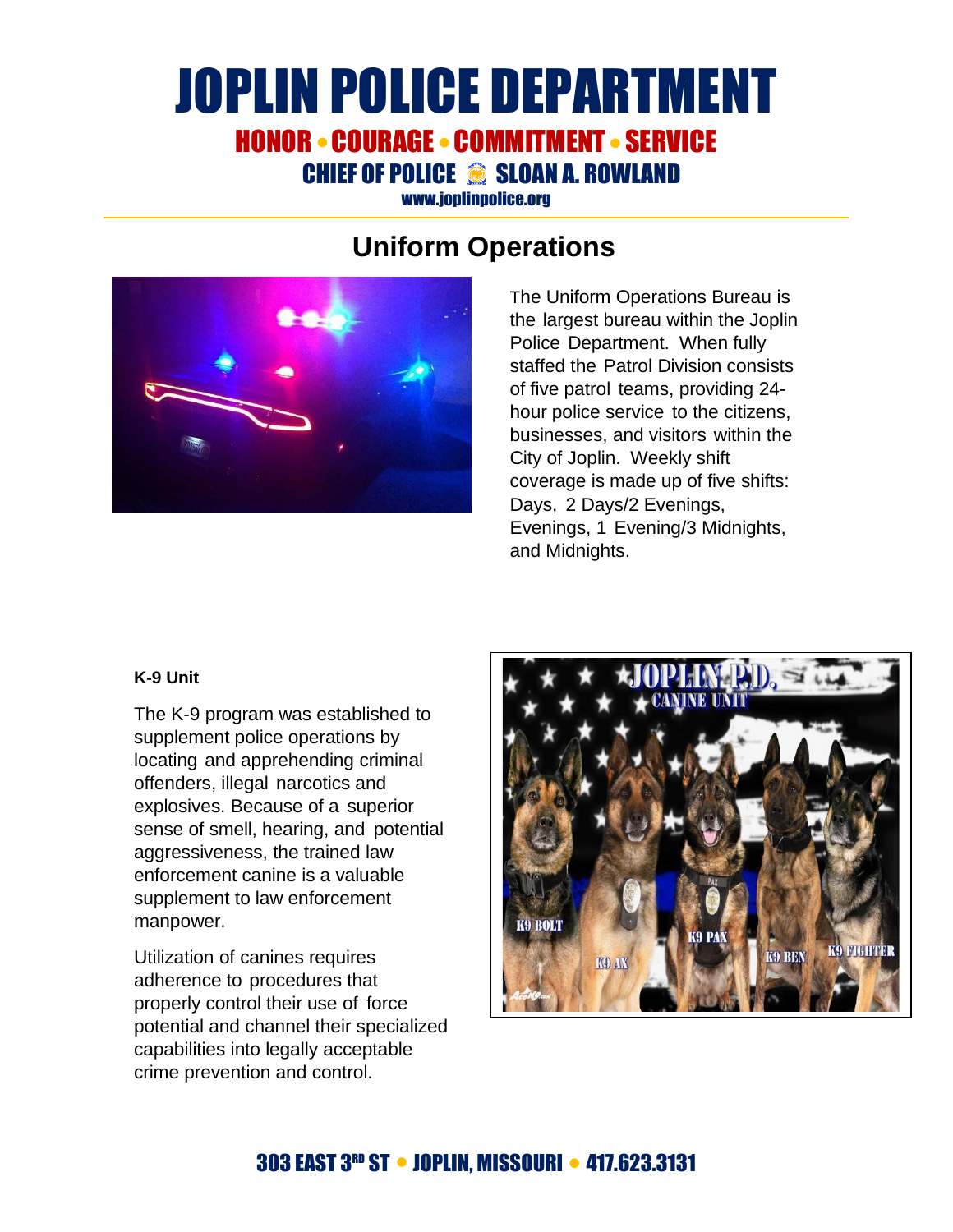### JOPLIN POLICE DEPARTMENT **HONOR • COURAGE • COMMITMENT • SERVICE** CHIEF OF POLICE <sup>3</sup> SLOAN A. ROWLAND

[www.joplinpolice.org](http://www.joplinpolice.org/)

#### **Traffic Team**

Another extremely important segment of Uniform Operations is the Traffic Division. The authorized strength of the Traffic Unit is 10 members, including a sergeant, a corporal, two full time DWI officers, and two motorcycle officers, the officers of the traffic team are constantly working toward crash reduction and making the streets safer in Joplin. The unit uses a data driven approach to allocate its resources in an effort to pinpoint the areas that need the most enforcement. The Traffic supervisor and members of the Traffic Team continue to develop innovative ways to enforce the traffic laws such as zero tolerance traffic details, the addition to the use of speed display trailers to measure speed in the area and increased Hazardous Moving Violation and DWI enforcement details. This unit also uses that data driven approach to resolve neighborhood speeding problems and allocate resources.

#### **Crash Team**

The Joplin Police Department Crash Team is made up of Certified Crash Reconstructionist' s who have advanced training in documenting a crash using GPS points, measurements, and forensic evidence. This process helps to give closure to grieving families who have lost a loved one, secure evidence for criminal prosecution if warranted, and provide a complete and accurate record of the crash. In 2019, The Crash Team was called upon 31 times and investigated Seven fatal crashes that resulted in 11 deaths.

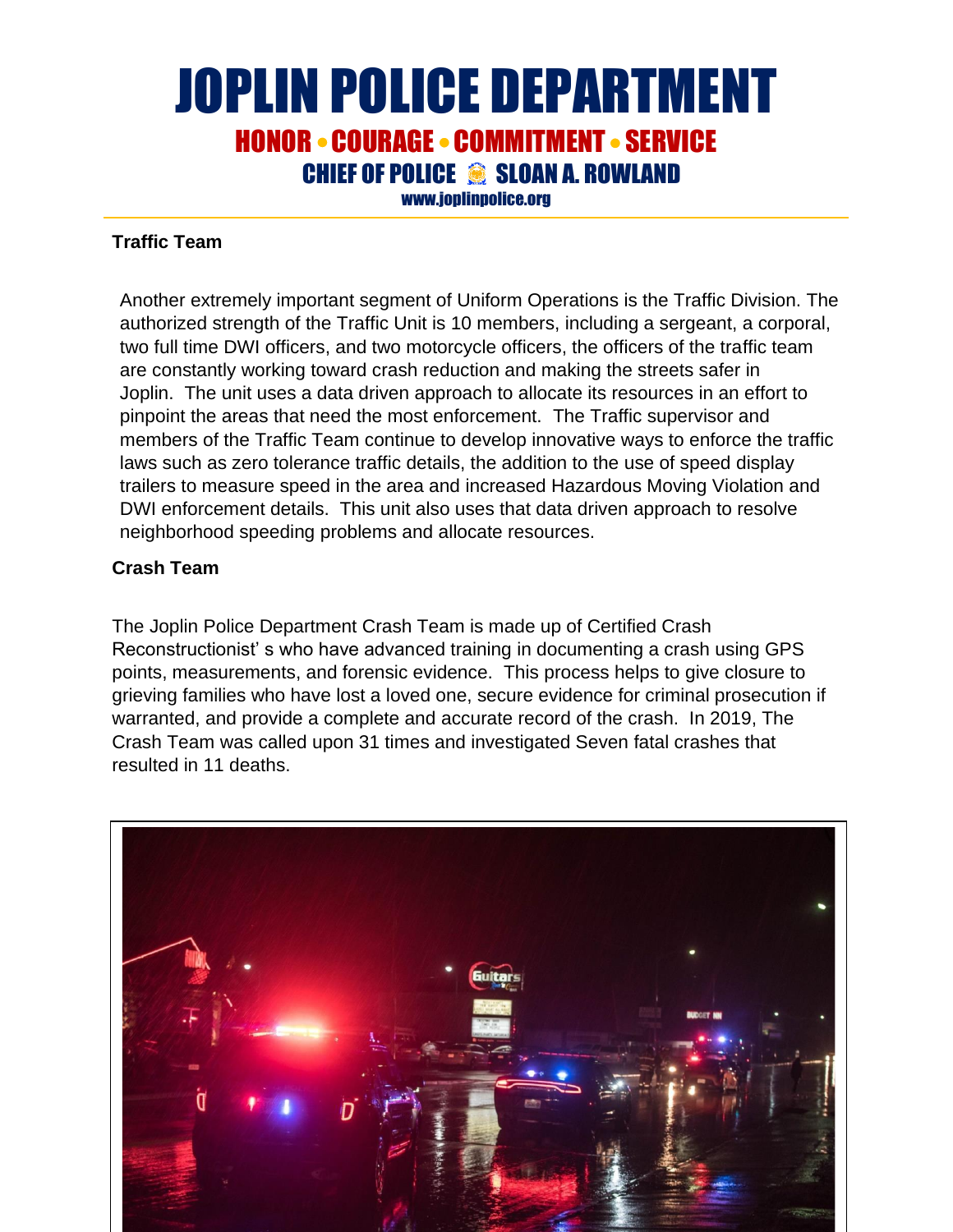### JOPLIN POLICE DEPARTMENT HONOR • COURAGE • COMMITMENT • SERVICE CHIEF OF POLICE <sup>S</sup> SLOAN A. ROWLAND

[www.joplinpolice.org](http://www.joplinpolice.org/)

#### SWAT Team

The Joplin Special Weapons and Tactics (SWAT) team has 27 members, who are highly trained and capable of handling high risk calls. The use of SWAT often brings a peaceful resolution to a very tense and dangerous situation.



The Joplin SWAT team was activated 26 times in 2019. The team was activated 21 times to serve high risk search warrants. The team was also called out 5 times for people that were barricaded in a residence for a variety of reasons. The team assisted other agencies and served several warrants for the Ozarks Drug Enforcement Team.



In 2019 Joplin SWAT hosted a Basic SWAT school and Basic Sniper school. The is the sixth year that Joplin SWAT has offered this training, which has been attended by departments from all across the region.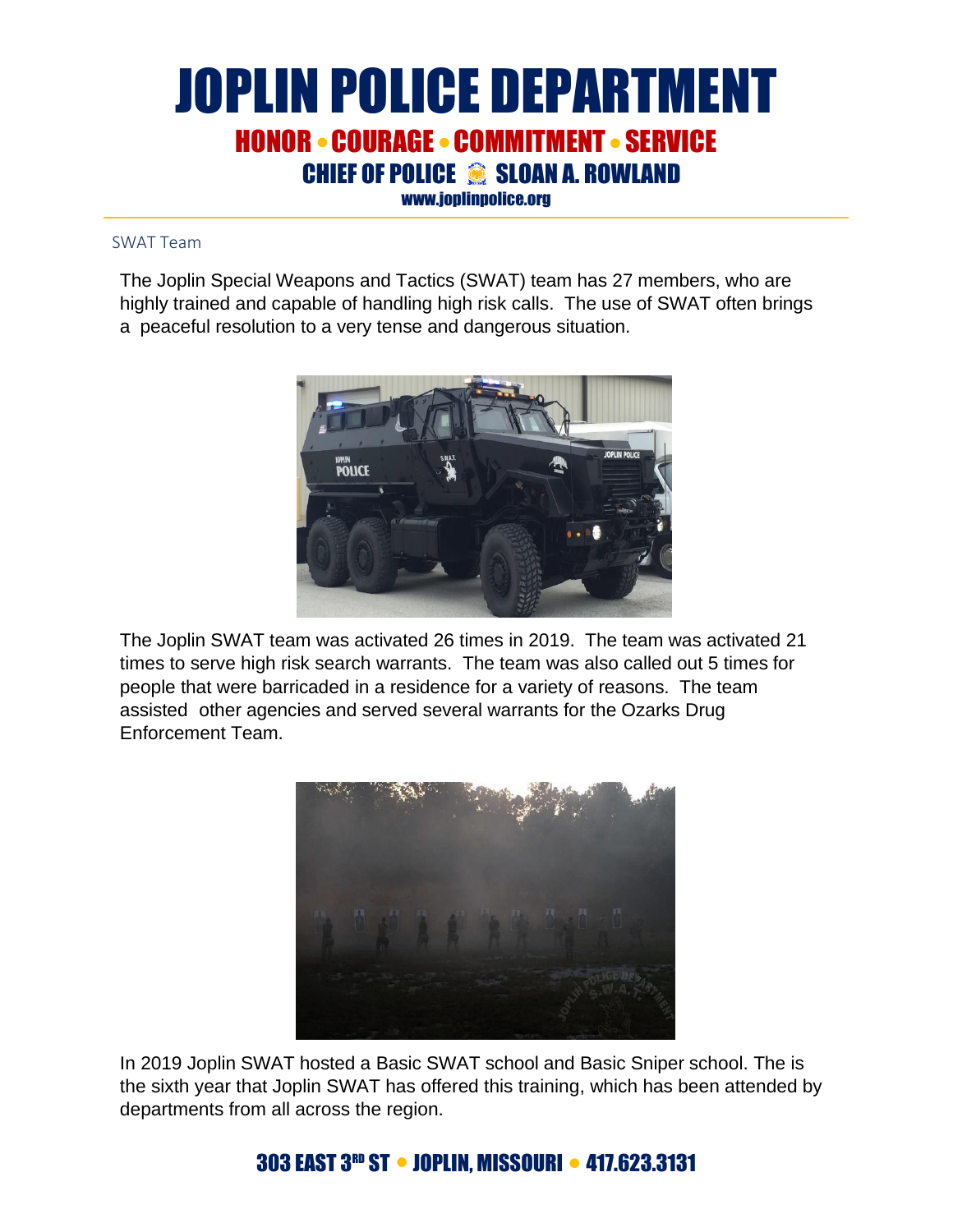CHIEF OF POLICE S SLOAN A. ROWLAND

[www.joplinpolice.org](http://www.joplinpolice.org/)

#### **Investigations Bureau**

The Joplin Police Department Investigations Bureau is made up of a Captain, two Sergeants, three Corporals, and is authorized 20 Investigators, a civilian Investigative Assistant, and a civilian Evidence Technician. For the year 2019, the Investigations Bureau maintained an average of 13 full time Investigators. The Investigations Bureau is primarily responsible for the investigation of major felony crimes such as homicide, aggravated assault, sexual assault, burglary, robbery, forgery, and fraud. Investigators in this bureau also investigate child abuse and neglect hotline calls, vehicle thefts, thefts from vehicles, larcenies, domestic violence, and drug violations.

Joplin Police Detectives are members of the Tri-State Major Case Squad (TSMCS), with most carrying Jasper or Newton County Commissions. The TSMCS is comprised of numerous law enforcement investigators from agencies within Missouri, Oklahoma, and Kansas. With the unique demographics of the tri state area, the TSMCS, when activated allows Joplin/and or the surrounding agencies, access to a large number of highly skilled investigators who combine their efforts to solve major cases (typically homicides).

For the year 2019, no investigators were assigned to the Ozark's Drug Enforcement Team due to staffing. Two investigators are attached to the Southwest Missouri Cyber Crimes Task Force. Investigating complex major crimes requires the dedication, cooperation, and assistance of a variety of individuals and units. Investigators work closely with patrol officers to identify witnesses, preserve major crime scenes, gather critical information, and develop leads. They also work closely with officials from other agencies to solve crimes that cross jurisdictional lines. There were 9,851 cases assigned to the Investigation's Bureau during 2019, up from 9,155 in 2018. This amounted to 820 cases per month for the entire bureau and 63 cases per month per investigator.

Over the year 2019, the Joplin Police Department Investigations Bureau worked 2 homicide investigations. The Bureau submitted 941 felony probable cause statements, interviewed 454 suspects, and obtained 240 confessions. The Investigations Bureau responded to 128 child abuse hotline calls and were called in afterhours 472 times, a 9 percent increase from 2018.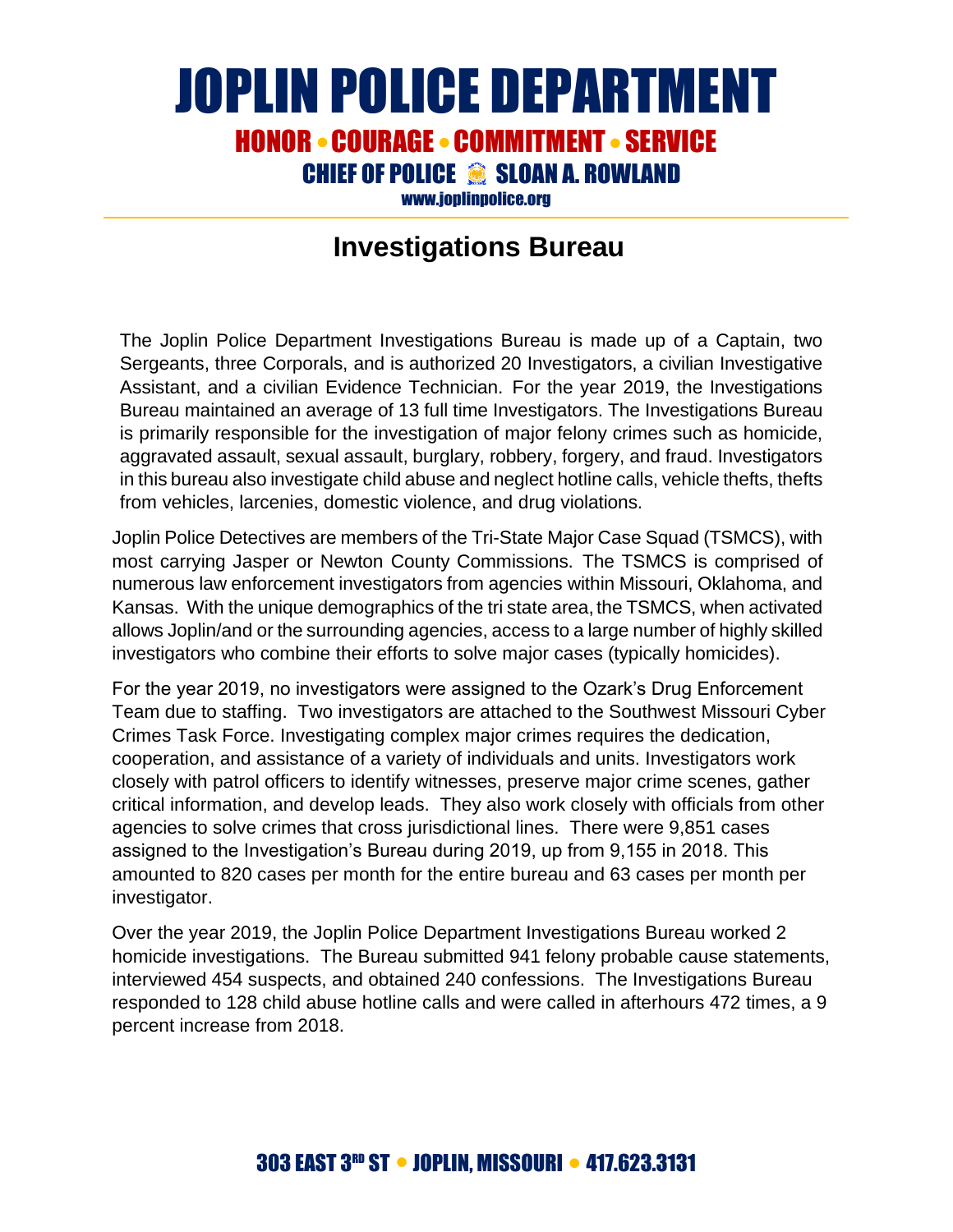**CHIEF OF POLICE S SLOAN A. ROWLAND** 

[www.joplinpolice.org](http://www.joplinpolice.org/)

#### **Evidence**

2019 Evidence Facility Annual Report

Received items (JPD, Cyber Crimes, ODET) 9,610

Removed items (JPD, Cyber Crimes, ODET) 9,253

#### **Federal Partners**

The Joplin Police Department Investigations Bureau continues to work closely with its Federal partners in crime fighting, specifically addressing crimes that occur within the City limits of Joplin that have federal implications. Currently the Department has two detectives attached to the FBI Taskforce in Joplin, one detective commissioned through the U.S. Marshalls, one detective with the Department of Homeland Security (Customs) and one detective with an ATF commission. Due to the shortage of manpower, the officers assigned to task forces have had to work JPD cases as well as cases from their respective task force.

#### **CYBER**

The Joplin Police Department has 2 investigators assigned to the Southwest Missouri Cyber Crimes Task Force. During 2019 the local office of the task force was assigned 899 cases. The cases deal with possession of child pornography and child enticement (both state and federal cases) as well as cell phone examinations for other felony cases.

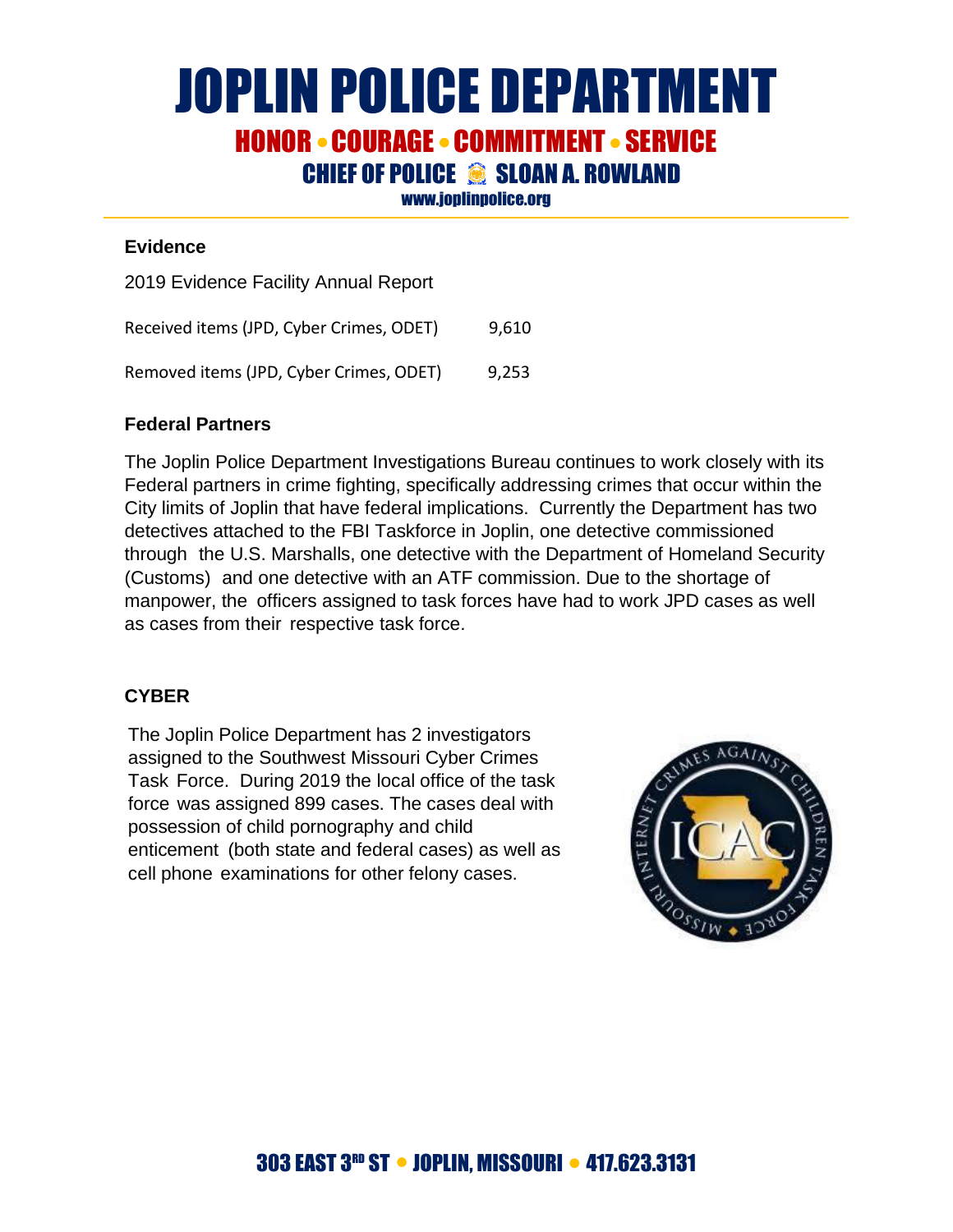## JOPLIN POLICE DEPARTMENT

**HONOR • COURAGE • COMMITMENT • SERVICE** 

**CHIEF OF POLICE SE SLOAN A. ROWLAND** 

[www.joplinpolice.org](http://www.joplinpolice.org/)

### **Support Services**

The Joplin Police Department Support Services Bureau consist of Emergency Communications, the Jail Division, School Resource Officer Program, Crime Free Multi- Housing and Crime Free Business Programs. The Bureau has several special programs, including National Night Out, Rise Above, Citizens Police Academy, Crossing Guards, Police Explorers, and The Sentinel Program.

When fully staffed, Support Services is comprised of one Captain, one Sergeant, a Corporal, and eight police officers, as well as the Jail and Communications staff.

#### **Joplin City Jail**

The Joplin City Jail has a total of 19 full and part-time employees to manage the 64 bed facility. The Joplin City Jail continues to operate the electronic monitoring program which allows inmates to serve their jail time while on house arrest. To participate in the program, the inmate must pay a daily monitoring fee. The jail uses GPS monitoring which allows for more participants and helps reduce the average daily population in the jail resulting in reduced cost for housing inmates. The jail also utilizes the Huber Work Release program, which allows inmates sentenced to serve jail days to make application to receive a furlough to go out and search for a job, as well as maintain employment while serving jail time.

#### **Emergency Communications**

The Joplin Emergency Communications Center (ECC) handles Police, Fire, and EMS services for the City of Joplin, and Police services for the City of Duquesne. In addition, they assist the Health Department (Animal Control) with call taking/dispatching services on nights and weekends, along with MSSU Campus Police on nights and weekends. When fully staffed the center employs 20 full-time public safety communications personnel which includes one manager, three supervisors and sixteen dispatchers.

Over the course of 2019, the Joplin Emergency Communications Center answered 122,514 calls for service, which included 38,895 9-1-1 calls. Of those calls for service 85,083 were for the Joplin Police Department, 9,630 were for the Joplin Fire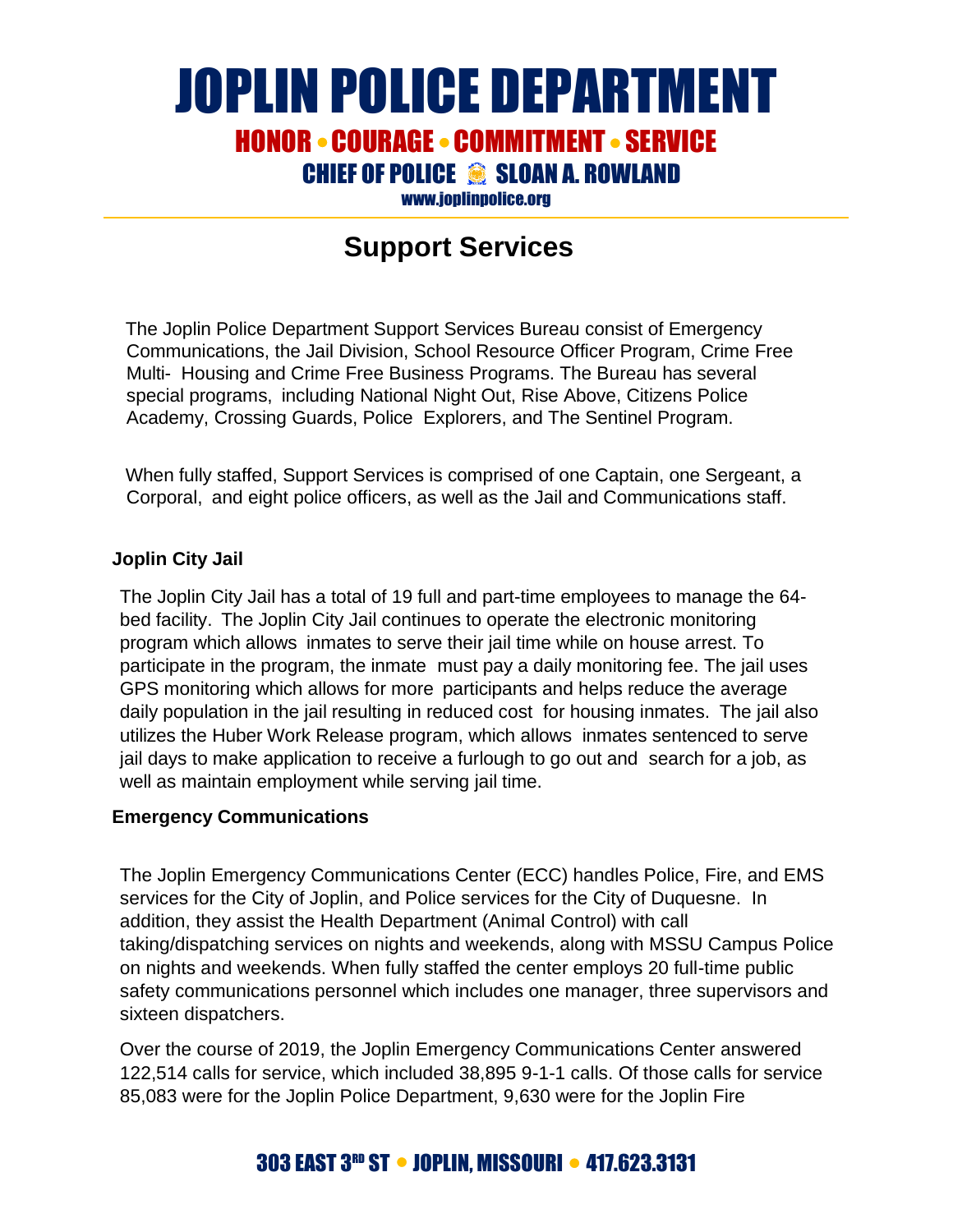### JOPLIN POLICE DEPARTMENT **HONOR • COURAGE • COMMITMENT • SERVICE** CHIEF OF POLICE S SLOAN A. ROWLAND

[www.joplinpolice.org](http://www.joplinpolice.org/)

Department, 3,687 for Duquesne Police Department, with the remaining calls for Animal Control, EMS, and MSSU Police.

The Joplin ECC partnered this year with RapidSOS to help with location accuracy during 9-1-1 calls. The RapidSOS portal works with location technology located in IPhone and Android devices, as well as emergency data from such apps as Uber, wearables, connected phones and cars. This technology provides a much more accurate location for those dialing 9-1-1 within the city limits of Joplin, providing our dispatchers with additional ways to receive the location of an emergency, especially if the caller cannot talk, or does not know their location. Our center has also partnered with MODOT and is now able to access traffic cameras to assist with accidents in the city and on I-44.

The ECC also began community outreach programs to share information about 9-1-1 and what the public needs to know. We spoke to community groups, had a 9-1-1 Education table at National Night Out, and presented at the Citizens Police Academy. We plan to expand this program into 2020.

We are proud to assist the public safety responders, and our citizens. As our emblem proudly states. "Every minute, every day, always there.